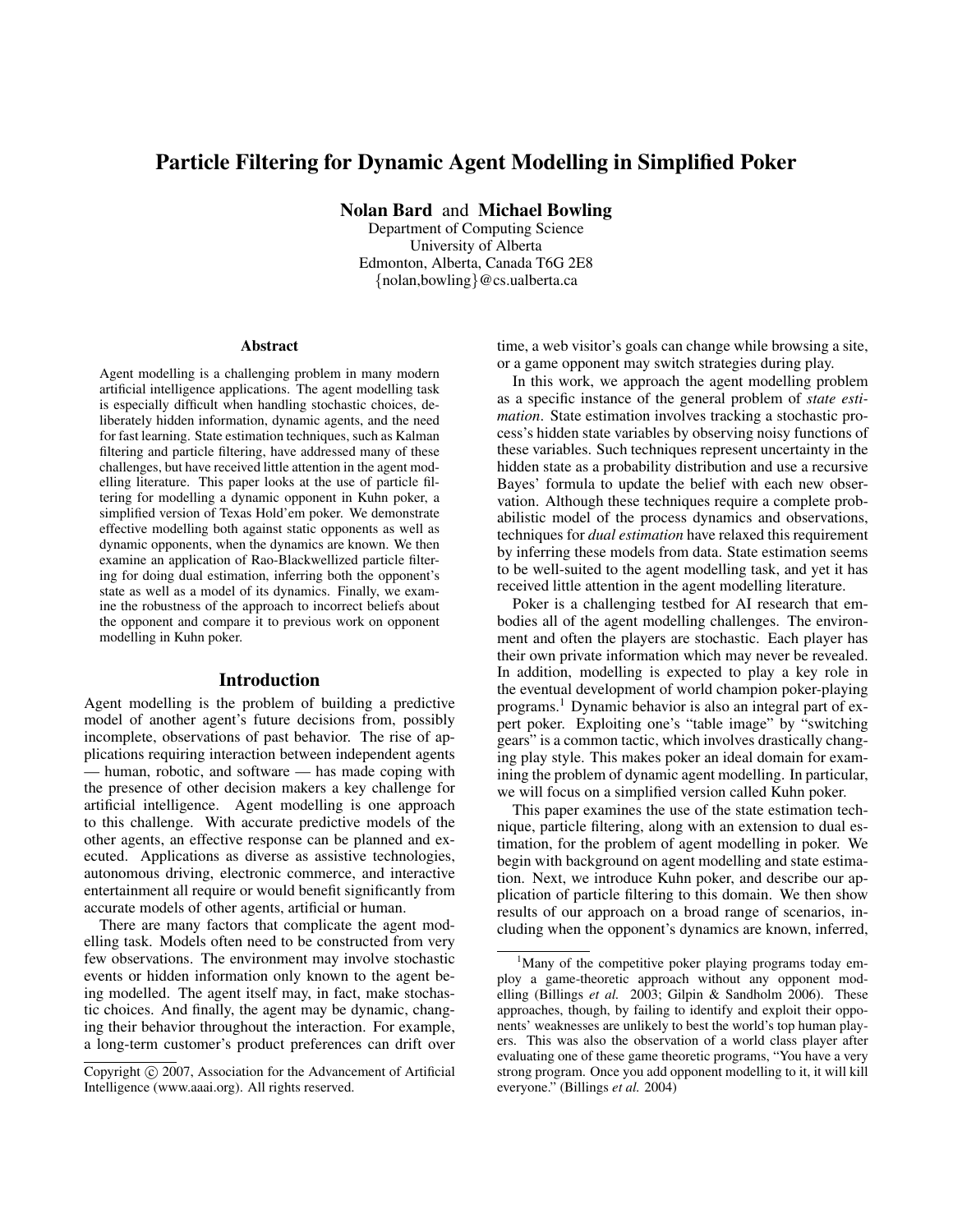and even wrong. These results illustrate both the effectiveness and robustness of the technique. Finally, we conclude.

## Background

This work brings ideas from state estimation to the problem of agent modelling. We briefly review past work in agent modelling, before describing the necessary foundational concepts from state estimation.

## Agent Modelling

Agent modelling has been explored in the literature under a number of different guises. Early work, which continues today, focused on plan recognition (e.g., Kautz 1991) as the inverse of the traditional planning problem: recovering a goal concept from a sequence of actions in a symbolic planning language. If the agent's goals can be deduced, one can then predict the agent's actions in novel situations. This inversion of planning has also been attempted for stochastic domains as the problem of inverse reinforcement learning (Ng & Russell 2000), where a reward function is identified from samples of the agent's policy. These techniques, though, generally require complete knowledge of the rest of the system, restricting them to situations of modelling a single agent making deterministic choices in a fully observable environment.

Behavior classification (Han & Veloso 1999) and policy recognition (Bui, Venkatesh, & West 2002) try to identify behavior rather than goals. They were proposed for partially observable, stochastic domains and take a more probabilistic approach that can even account for an agent making stochastic decisions. However, they only recognize or classify observed behavior into a small discrete set of target behaviors that must be specified in advance. Also, these approaches (along with plan recognition and inverse reinforcement learning) assume the agent's behavior is static, unchanging throughout the interaction.

Agent modelling has also been investigated in the realm of game theory, particularly in the context of small strategic form games such as prisoner's dilemma. For example, Carmel and Markovitch (1996) proposed a technique for modelling an "opponent" as a deterministic finite automaton, which can then be used for planning an optimal response. Although the approach can learn models of dynamic agents, it is not obvious how it can be extended to stochastic choices, private information, or larger games.

Previous work on agent modelling in Texas Hold'em poker has focused on techniques for modelling static agents. Simple frequentist opponent modelling systems have been used to modify the distribution over the opponent's hidden cards based on their past behaviour (Billings *et al.* 1998). Artificial neural networks were used to learn opponent models offline from previous game data. The models were then used for choosing salient features to augment previous frequentist modelling (Davidson *et al.* 2000). Vexbot, the foremost opponent modelling poker program, incorporates frequentist statistics into an imperfect information game-tree search (Billings *et al.* 2004). These techniques, however, require considerable data to be effective. Recent work by Hoehn and colleagues (Hoehn *et al.* 2005) focused on shortterm modelling in Kuhn poker. We will discuss this work in more detail below, along with a comparison of results. All of this previous work in poker opponent modeling, however, is focused on modelling static opponents, where as our work explicitly models dynamic behavior.

State estimation has been wildly successful in a broad range of applications. Although seemingly well-suited to the challenges of agent modelling, it has received very little attention in this area. Bererton (Bererton 2004) proposed the use of particle filtering in commercial computer games, but this was to imbue computer players with more realistic beliefs about enemy positions. We propose to use state estimation techniques to infer an agent's subjective state, i.e., its behavior, rather than any objective quantities.

## State Estimation

State estimation is the problem of determining the current state of a system given a sequence of observations. This is done by representing the uncertainty in the current state as a probability distribution and using Bayes' rule to update the belief after every observation.

Formally, let  $x_t$  be the state vector, and  $z_t$  be the observation vector at time t. Define  $x_{1:t}$  to be the state sequence  $x_1, \ldots, x_t$  and similarly for the observation sequence  $z_{1:t}$ . Then the state estimation problem is concerned with estimating  $x_T | z_{1:T}$ , or rather the complete distribution  $Pr(x_T | z_{1:T})$ . By applying Bayes' rule, simple arithmetic, and assuming that  $x_t$  is a sufficient statistic for the events up to time  $t$  (i.e., the Markov assumption), we arrive at the standard recursive Bayesian filtering equation,

$$
\Pr(x_t|z_{1:t}) = \eta \Pr(z_t|x_t) \n\int \Pr(x_t|x_{t-1}) \Pr(x_{t-1}|z_{1:(t-1)}) dx_{t-1},
$$

where  $\eta$  is a normalization constant. Given our previous belief  $Pr(x_{t-1}|z_{1:(t-1)})$ , we can use this equation to find our new belief after the latest observation. The equation requires an *observation model*  $Pr(z_t|x_t)$  and a *motion model*<sup>2</sup>  $Pr(x_t|x_{t-1})$ . Lastly, for a practical implementation the form of the belief distribution  $Pr(x_t|z_{1:t})$  needs to allow the integral in the Bayesian filtering equation to be computed easily. For example, a Gaussian form results in a Kalman filter and its assorted variants. A Monte Carlo approximation results in a particle filter, which is the approach taken in this paper.

Particle Filters. Particle filters are a Monte Carlo approach to Bayesian filtering. Particle filters approximate the probability distribution over the state using a set of samples called *particles*. Each particle is a state vector, which we denote as  $x_t^{(i)}$ . Particle filters are flexible and powerful. They can handle non-linear dynamics while representing arbitrary belief distributions over the state variables. The accuracy and computational cost of a particle filter scales with the number of particles used.

 $2^2$ Often the motion model will include other terms such as a control input signal  $u_t$ . Since our application does not involve any additional signals we exclude them from our presentation.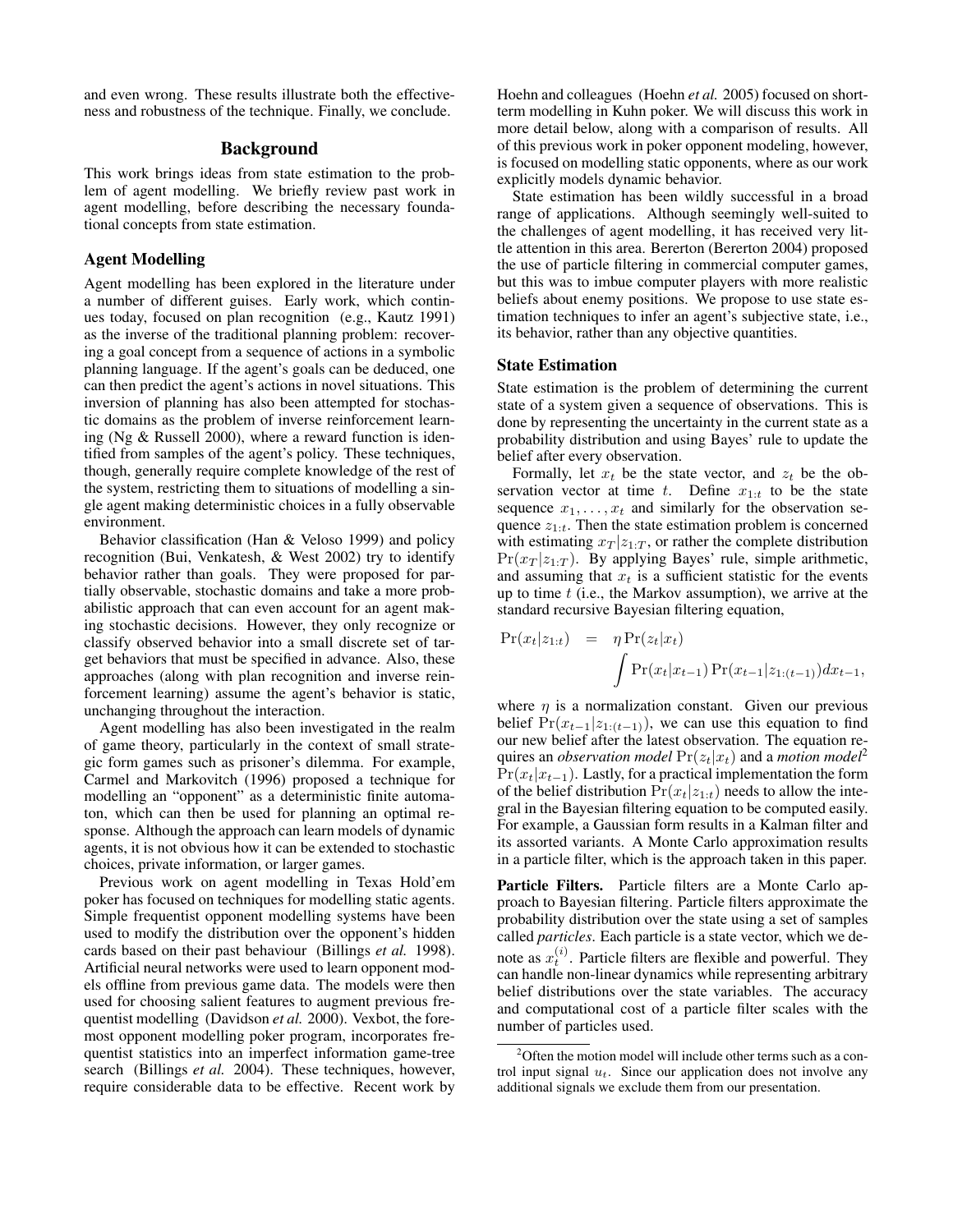The particle filter update is based on importance sampling. Given a particle  $x_{t-1}^{(i)}$  approximately sampled from  $Pr(x_{t-1}|z_{1:(t-1)})$  we want a new particle  $x_t^{(i)}$  approximately sampled from  $Pr(x_t|z_{1:t})$ . We do this by sampling  $\tilde{x}_t^{(i)}$  from the candidate distribution  $Pr(x_t|z_{1:(t-1)})$ and weighting it by the importance sampling correction  $Pr(z_t|\tilde{x}_t^{(i)})$ . Sampling from the candidate distribution involves sampling from the motion model  $Pr(x_t|x_{t-1}^{(i)})$ . The weighting comes from the observation model. In order to turn the samples from the candidate distribution into samples from our desired distribution we then select  $n$  particles, with replacement, randomly in proportion to their weights.

Dual Estimation. Here we consider a simple case of dual estimation where the system's dynamics are parameterized by some unknown value  $\theta$ , which we need to simultaneously infer along with the system state (Doucet, de Freitas, & Gordon 2000; Storvik 2002). We can do this through an application of Rao-Blackwellized particle filters (RBPFs), a hybrid state estimation technique that allows a portion of the state variables to be modelled in a Monte Carlo fashion while others are modelled in a parametric form. For each particle, we additionally store a sufficient statistic  $s_t^{(i)}$  for computing  $Pr(\theta | x_{1:t}^{(i)})$ . Sampling from the candidate distribution now involves sampling  $\tilde{\theta}$  from  $Pr(\theta | s_{t-1}^{(i)})$  and then sampling  $\tilde{x}_t^{(i)}$  from  $Pr(x_t|x_{t-1}^{(i)}, \tilde{\theta})$ . The sufficient statistic for each candidate particle is updated for the new transition  $\tilde{s}_{t}^{(i)} = \text{UPDATE}(s_{t-1}^{(i)}, x_{t-1}^i \rightarrow \tilde{x}_{t}^i).$  The weight from the observation model and resampling is performed in the usual fashion. As long as we choose  $Pr(\theta)$  carefully with an appropriate sufficient statistic this adds very little additional running time to the basic particle filtering algorithm.

## Kuhn Poker

Kuhn poker is a tiny, toy variant of poker for which a complete game theoretic analysis exists (Kuhn 1950). The game involves two players; two actions, *bet* and *pass*; and a three card deck, containing a Jack  $(J)$ , Queen  $(Q)$  and King  $(K)$ . Each player is dealt one card privately. The first player may then either bet or pass. If the first player bets the second player may either bet, causing a *showdown*, or pass, to *fold*. If the first player passes, the second player can also pass, causing a showdown, or bet, forcing the first player to make a final decision of either bet, for a showdown, or pass, for a fold. In the case of a fold, the non-folding player wins one dollar from the folding player. In the case of a showdown, the player with the higher card (King is high, Jack is low) wins one dollar if neither bet, or two dollars if both players bet.

With its introduction, Kuhn also presented a complete game theoretic analysis of the game. Although there are 64 different pure strategies for each player, many of these are dominated, i.e., another strategy has a higher expected value against every possible strategy of the opponent. After eliminating dominated strategies, the undominated strategy space of player one can be parameterized by three parameters  $(\alpha, \beta, \gamma)$ , and player two by two parameters  $(\eta, \xi)$ . These parameters are all in the range  $[0, 1]$  and specify the probability of betting in certain information sets. For example,  $\eta$  is the probability the second player bets when facing a bet while holding the Queen, and  $\xi$  is the probability the second player bets after a pass when holding the Jack. The game has a whole continuum of Nash equilibria, which can be written in this parameterization as ,  $\alpha = \gamma/3$ ,  $\beta = (1 + \gamma)/3$ , and  $\eta = \xi = 1/3$ . The value of the equilibrium is −1/18 dollars per game. In other words, if either player plays an equilibrium strategy then player one will lose 5.5 cents per game on average.

Although the equilibrium strategy guarantees a minimum payoff regardless of the opponent's strategy, greater payoffs may still be possible. For example, suppose player two is choosing randomly among undominated actions (i.e.,  $\eta$  =  $\xi = 0.5$ ). If player one persists with an equilibrium strategy, the loss of  $-1/18$  per game is unchanged. If player one instead responds by passing in the first round and betting with a King or Queen when bet to (i.e., the best response), it is no longer a losing game, with the expected payoff being zero. Other deviations from the equilibrium strategy can be exploited by even more. It is clear that an accurate model of the opponent's strategy can be used to great advantage.

Kuhn poker is an ideal domain for our investigation. It has most of the strategic properties found in the real world variations of poker, yet a game theoretic analysis of the game is tractable and exists. For instance, Kuhn preserves the ability to trap (i.e., acting as though your hand is weaker than it truly is) and bluff (i.e., acting as though your hand is stronger that it truly is). In Kuhn we bluff by betting with a Jack and trap by passing with a King. In addition, players' strategies have a natural parameterization, and best-response is a straightforward computation. Since these features are all active research directions in full versions of poker, Kuhn poker offers a clean domain for evaluating ideas. It has also already been a testbed for modelling research. Hoehn and colleagues (Hoehn *et al.* 2005) examined two modelling techniques for exploitation of *static* opponents. We will return to their results later.

## Application to Kuhn Poker

We now describe how we adapt the particle filtering technique to Kuhn poker. To simplify things, we will restrict ourselves to the situation of player one modelling player two. To use particle filtering, we need to define five components: the state variables, the observations, an observation model, a motion model, and an initial belief.

For the state variables, one natural choice is simply Kuhn's own parameterization of the strategy space. This choice involves two assumptions (i) our opponent will not play outside the parameterization (i.e., does not play dominated strategies), and (ii) our opponent's future strategies are conditionally independent of past strategies given their current strategy (i.e., the Markov property). For our situation of modelling player two, this means the state vector  $x_t$ is two-dimensional with the values  $\eta_t$  and  $\xi_t$ .

As the particle filter is being updated after each hand, the observation  $z_t$  naturally consists of any known cards and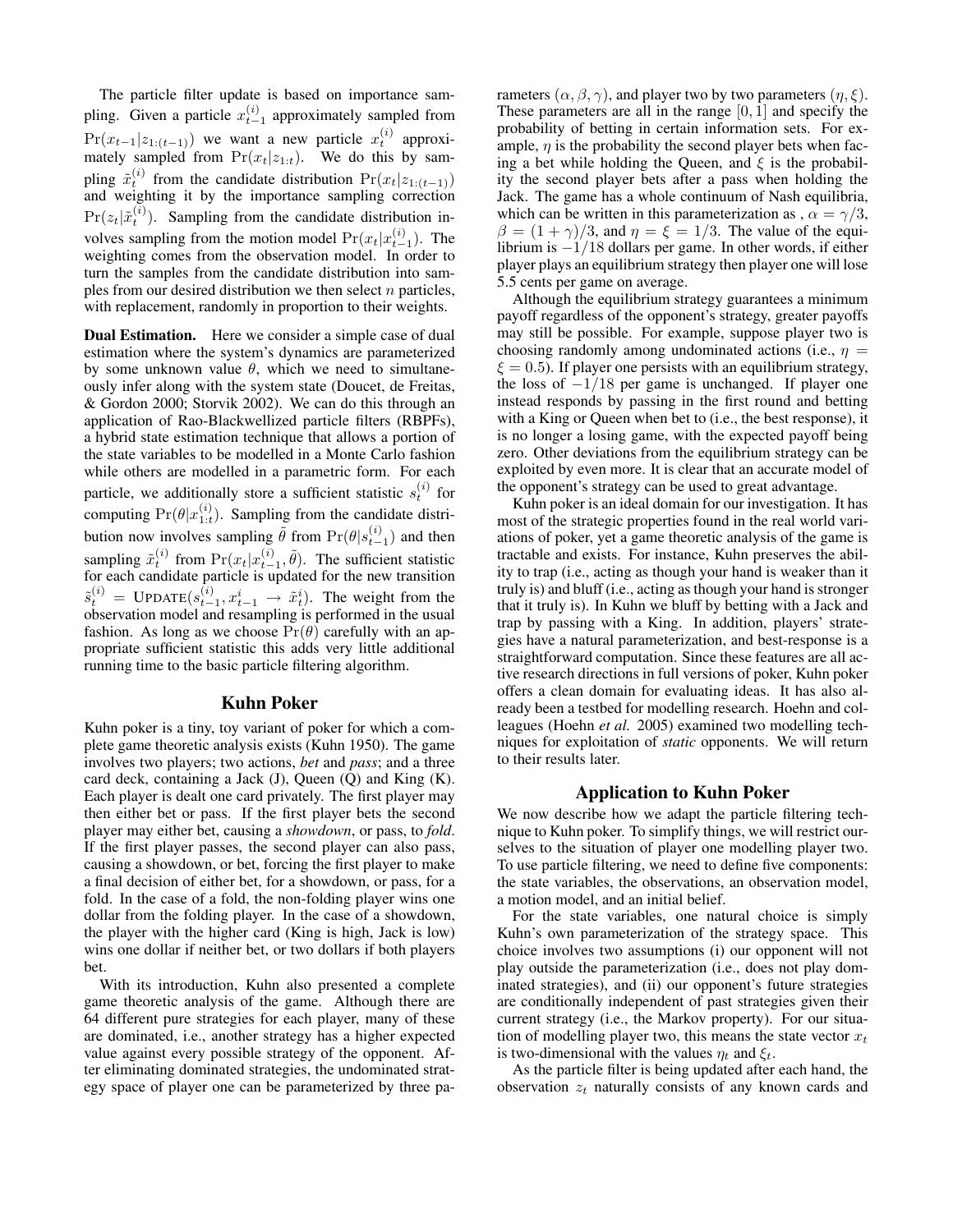the betting sequence for that hand. The observation model  $Pr(z_t|\eta_t, \xi_t)$  comes from the definition of the game itself and is a straightforward computation. With folded hands we are still able to compute the likelihood by marginalizing over the unknown cards, which with our small deck is a simple operation. An encoding of these probabilities can be easily worked out by hand due to the small size of Kuhn and its simple strategy parameterization.

The motion model must encode our belief about how our opponents will change their strategies over time. In this paper we will explore two naive types of motion models. The first model assumes that players will change with probability  $\rho$  to a random strategy after every hand. With probability  $(1 - \rho)$  they continue using their previous strategy. We call this a *switching* model. The second model assumes that players' strategies drift after each hand. The player generates their next strategy by sampling from a spherical Gaussian distribution with a mean of the current strategy and variance  $\sigma^2$ , restricting it to the unit square, and re-normalizing appropriately. We also refer to a combined motion model which involves both the  $\rho$  and  $\sigma$  parameters. In this model, the player switches to a uniform random strategy at the end of the hand with probability  $\rho$  and with probability  $(1 - \rho)$ it drifts with variance  $\sigma^2$ .

Finally, we use a uniform random distribution over the state space as our initial belief  $Pr(x_0)$ .

Dual Estimation. As we have chosen motion models that are parameterized, we can employ an RBPF to infer the motion model parameter, either  $\rho$  or  $\sigma$ . The only detail is specifying a prior on  $\rho$  and  $\sigma$  such that the posterior can be summarized with a sufficient statistic. For  $\rho$  we can model the prior and posterior as a beta distribution  $BETA(\alpha, \beta)$  where  $\alpha$  and  $\beta$  are the sufficient statistics. These are updated easily on observing a transition: if  $x_{t-1} = x_t$  increment  $\beta$ , otherwise increment  $\alpha$ . For  $\sigma^2$  we model the prior and posterior as an inverse-gamma distribution INV-GAMMA $(v, w)$  where  $v$  and  $w$  are the sufficient statistics. Because we use a spherical Guassian, transitions are treated as one observation of  $\sigma^2$  per dimension. On observing a transition the update adds  $||x_t - x_{t-1}||^2/2$  to w and  $d/2$  to v, where d is the number of dimensions in the state vector (two, in our case).

Finally, we need to choose a prior belief for  $\rho$  or  $\sigma$ , depending on the motion model in use. For the experiments in the next section we fairly arbitrarily chose  $Pr(\rho)$  =  $BETA(1, 30)$  and  $Pr(\sigma^2) = Inv-GAMMA(0.6, 0.00005)$ .

Using Our Model. One final consideration is what to do with our belief about the opponent's strategy. The correct Bayesian approach is to select the action that maximizes the sum of all future expected utility given our belief. This is, in general, an intractable computation. Instead, we opt for the simpler greedy response to maximize expected utility for the current hand given our belief. Because of the linearity of the expected value in our chosen state variables the bestresponse to our particle posterior is just the best-response to the mean of the particles, which can be computed quickly. We will simply play this best-response to our posterior distribution on every hand.

Table 1: Total expected winnings of Hoehn's parameter estimation algorithm compared to our particle filter with a stationary motion model over 200 hands.

| Opponent             | Particle Filter | <b>Parameter Estimation</b> |
|----------------------|-----------------|-----------------------------|
| $O_1 = (0.8, 0.29)$  | 4.3             | $-9.0$                      |
| $O_2 = (0.75, 0.8)$  | 18.7            | 9.0                         |
| $O_3 = (0.67, 0.4)$  | $-2.7$          | $-9.0$                      |
| $O_4 = (0.17, 0.2)$  | 2.5             | 3.0                         |
| $O_5 = (0.25, 0.17)$ | $-1.3$          | $-2.5$                      |
| $O_6 = (0.25, 0.67)$ | 10.6            | 16.0                        |

## **Results**

We now evaluate our various modelling approaches against a variety of opponents, both static and dynamic, and when our prior beliefs are both correct and incorrect. This will help us to understand both the effectiveness and robustness of the approach. We begin by briefly examining static opponents and then move on to dynamic opponents.

## Static Opponents

Hoehn and colleagues' previous work on opponent modelling in Kuhn poker focused on static opponents (Hoehn *et al.* 2005; Hoehn 2006). We begin by replicating one of their experiments with our particle filtering approach. They examined two modelling approaches: one using explicit parameter estimation with similar Bayesian roots as our approach and an implicit modelling technique similar to an "experts" algorithm. For 200 hand matches, they found the parameter estimation approach with a fixed 50 hand exploration period worked the best. We played a particle filter modeller using a stationary motion model (since all of the opponents were stationary) against their six static opponents. Table 1 shows the results. The particle filter approach is competitive (performing better against some opponents and worse against others) with Hoehn's parameter estimation approach. However, our approach was specifically designed to handle dynamic agents, so we now move on to those opponents.

#### Dynamic Opponents

We compared various incarnations of the particle filter against several simple dynamic agents. The simple agents employ one of our two motion strategies described above: either switching randomly after each hand or moving according to the truncated spherical Gaussian drift after each hand. The opponents use the same parameterization as the model with  $\rho$  specifying the switching probability for the switching opponents and  $\sigma$  the drift standard deviation for the drift opponents. Nine specific opponents (4 switching, 4 drifting, and 1 stationary) were chosen, with the specific values of  $\rho$  and  $\sigma$  given in Table 2. These values were chosen to cover opponents that moved both slowly and quickly.

We played various incarnations of particle filtering against each of our nine opponents for 1000 hand matches. These matches were repeated 5000 times for statistical confidence. Recall that since these experiments involve player one modelling player two, this is actually a "losing" situation for the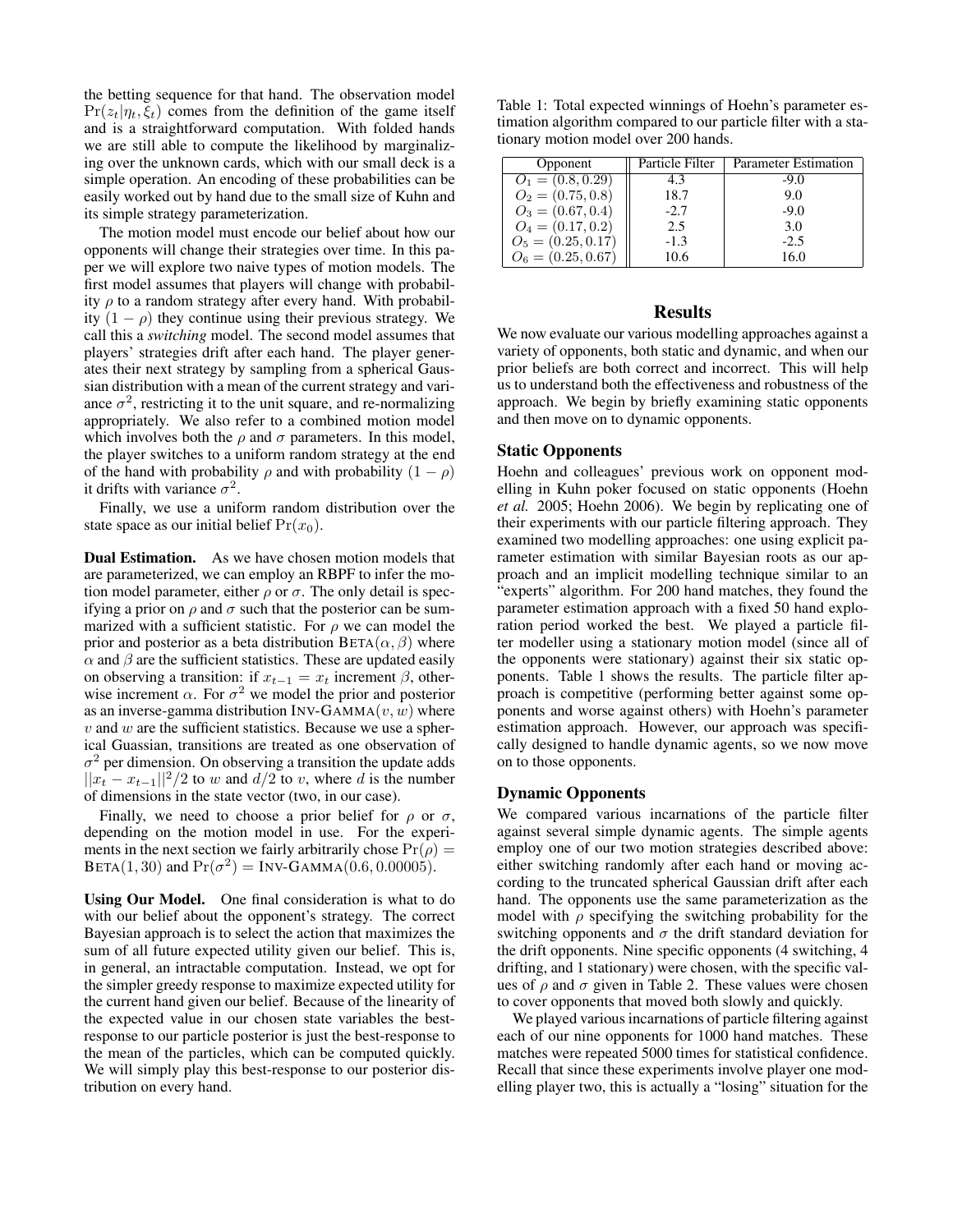

Figure 1: Total winnings of vanilla particle filter modelling against different switching opponents (left) and drifting opponents (right). Each bar represents a different setting of  $\rho$  (left) or  $\sigma$  (right) in the filter's motion model.

Table 2: Opponent Legend

|          | Motion Model    |                  |
|----------|-----------------|------------------|
| Opponent | Switch $(\rho)$ | Drift $(\sigma)$ |
|          | 0.0             | 0.0              |
| в        | 0.002           | 0.005            |
| C        | 0.01            | 0.02             |
| D        | 0.05            | 0.05             |
| F.       | 0.1             | 0.1              |

modelling player. If the modelling player instead played any equilibrium strategy it would lose over \$55 on average over 1000 hands. A less naive alternative would be to exploit the fact that all of the described opponents are effectively random. Without considering the knowledge of past play, they will make uniformly random decisions between any undominated choices on every round. The best-response to such random play is an alternative static strategy that gains and loses nothing on average against any of our opponents over 1000 hands. This makes zero a good baseline comparison for which effective opponent modelling should rise above.

To provide further context to our results, we display two exploitability lines for each opponent. The top line in each graph is the expected exploitability if we knew our opponent's strategy on every hand. This is the upper bound on any agent's expected performance. The bottom line is the expected exploitability if we knew our opponent's strategy on their previous hand and their motion model. This baseline is a more practical goal than the first exploitability line since it is more sensitive to how quickly the particular opponent's strategy is changing. Both lines are, however, only loose upper bounds on possible performance, as it takes many hands of Kuhn poker to estimate even a static opponent's strategy parameters.

Figure 1 gives a summary of the results of applying various incarnations of particle filtering to these opponents. The left graph shows the results for the switching opponents and the right graph shows the results for the drift opponents. In both graphs, the x-axis corresponds to the different opponents from Table 2. For each opponent the set of bars show the average total winnings of particle filtering when using the correct form of the motion model, but varying the parameter in that model (i.e.,  $\rho$  or  $\sigma$ ). The parameters took on the same set of values as the opponents and so each bar is labeled with the corresponding opponent's identifier from Table 2. We dissect this figure further below.

Known Motion Model. Consider the case when the opponent's motion model is known and correct. Specifically, we know whether the opponent is a switching or drifting player as well as the exact probability of switching or the average amount of drift. This corresponds to the bars of Figure 1 that match the opponent being played on the x-axis. Although the winnings vary depending on the opponent, for all nine opponents the correct model outperformed the baseline static strategy which nets zero.

Realistically, knowing the exact parameterization of another agent's motion is unlikely. It is interesting to consider how the approach performs if its model is wrong. This case corresponds to the remaining bars in Figure 1. Naturally, performance is higher when the opponent's motion parameter is close to the model's parameter. The fall off for an incorrect model, though, can be quite drastic, sometimes dropping lower than our simple static baseline performance. For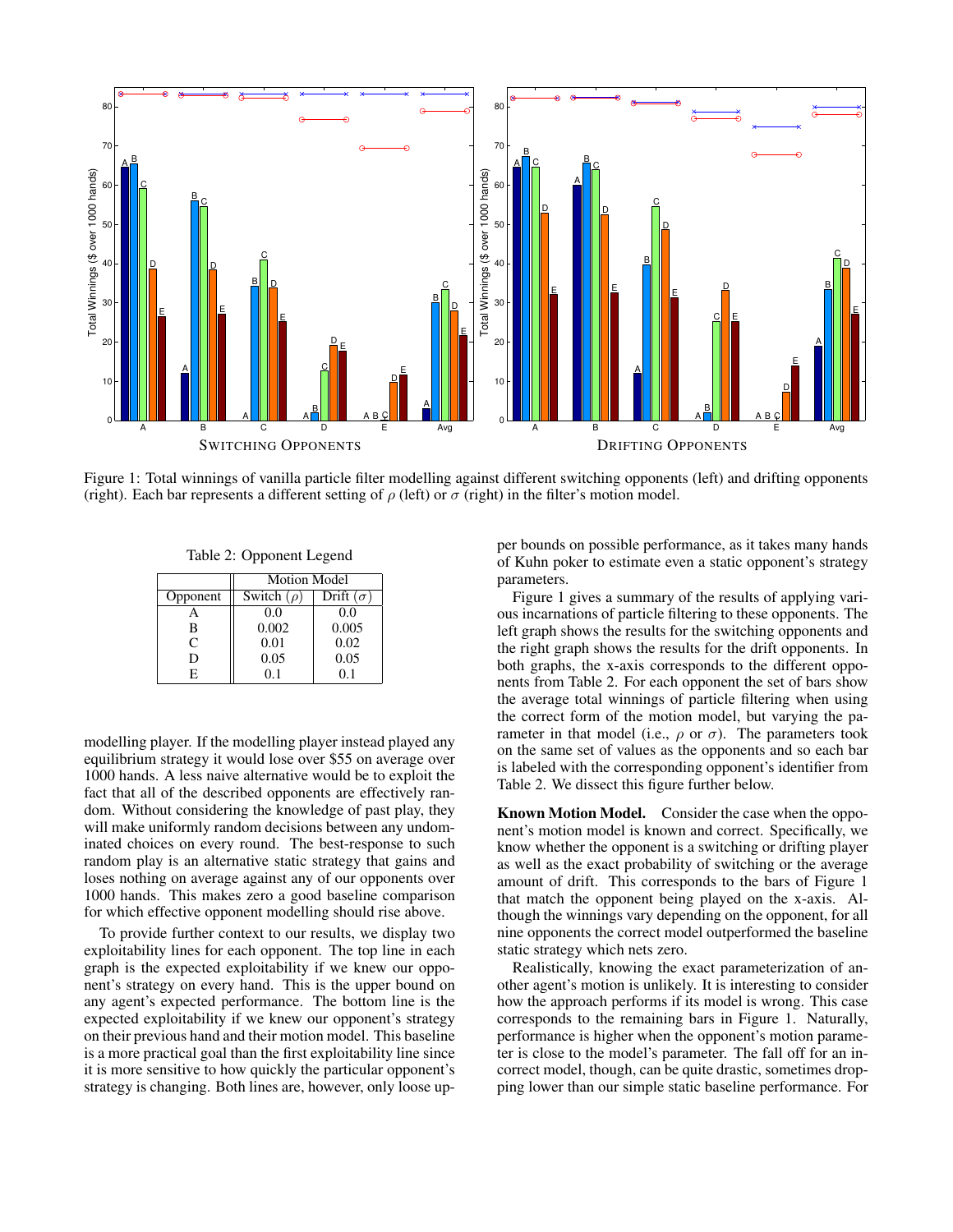

Figure 2: Total winnings of RBPF modelling against different switching opponents (left) and drifting opponents (right). The bars labelled "C" come from Figure 1.

example, when playing switching opponent D, if we incorrectly believed the opponent was stationary (model A) we would actually lose money on the match.<sup>3</sup>

It is interesting to note that when playing against a static opponent (opponent A) it can be beneficial to model them as if they moved with low probability or a slight drift (model B). This phenomenon is common for particle filtering and is a result of the bias that comes from using a finite number of particles (Liu & West 2000).

Unknown Motion Parameters. A more realistic setting is if the opponent's motion parameters are not known. One simple approach is to choose a fixed motion parameter that works well even when incorrect. Consulting Figure 1, model C for switching and drifting opponents has the highest average performance across the five opponents (see the bars on the far right of the graph).

Alternatively, we could use a RBPF to infer this parameter of the motion model, as described in the previous section. The results of this approach for both switching and drifting opponents is shown in Figure 2. For each opponent we show a bar for the best static model from the previous results (model C) as well as three RBPF modellers.  $R<sub>s</sub>$  corresponds to using our prior over switching probabilities (assuming no drift),  $R_d$  corresponds to using our prior over drifting amounts (assuming no switching), and  $R_c$  corresponds to an independent prior over both forming a combined model.

Examining model C and  $R_s$  in the left-hand graph of Fig-

ure 2 we see that against most opponents  $R_s$  performs better than the static model and never performs significantly worse. Against highly switching opponent E it actually performs quite a bit better than the static model as it can infer that its opponent is switching rapidly. On average, although the improvement is not dramatic, it is still suggesting that the inference is providing some benefit. We see a similar result against drifting opponents (comparing model C and  $R_d$ ).

Taking matters one step further, we are not likely to have even the form of our opponent's motion correct. We can observe the effect of this error in Figure 2. Consider model  $R_d$ in the left-hand graph and model  $R_s$  in the right-hand graph. This shows the result of using a completely different form to model our opponent's motion. Although the model performs worse than the correct model<sup>4</sup>, the loss is never more than \$9 over 1000 hands. This is relatively small considering the incorrect beliefs. More importantly, the average performance using our dual estimation with the wrong form is very similar to model  $C$  — the best average static model with the correct form from Figure 1. Hence, dual estimation may even compensate for using the wrong form of the motion model.

Unknown Model. If even the form of the model is unknown, but a small set of possible forms can be enumerated, we can still employ dual estimation.  $R_c$  in Figure 2 shows the results of a combined prior. The performance is reasonably competitive with the correct model against all op-

 $3$ Although not shown, the loss is almost \$22 for 1000 hands. This is our worst case result, which is still considerably higher than the equilibrium value of the game of –\$55.

<sup>&</sup>lt;sup>4</sup>Note that  $R_d$  actually does worse than  $R_s$  at modelling drift opponents with a high drift standard deviation. This is likely due to the fact that for our choice of prior, the switching model actually assigns a higher likelihood than the drift model to large strategy changes.